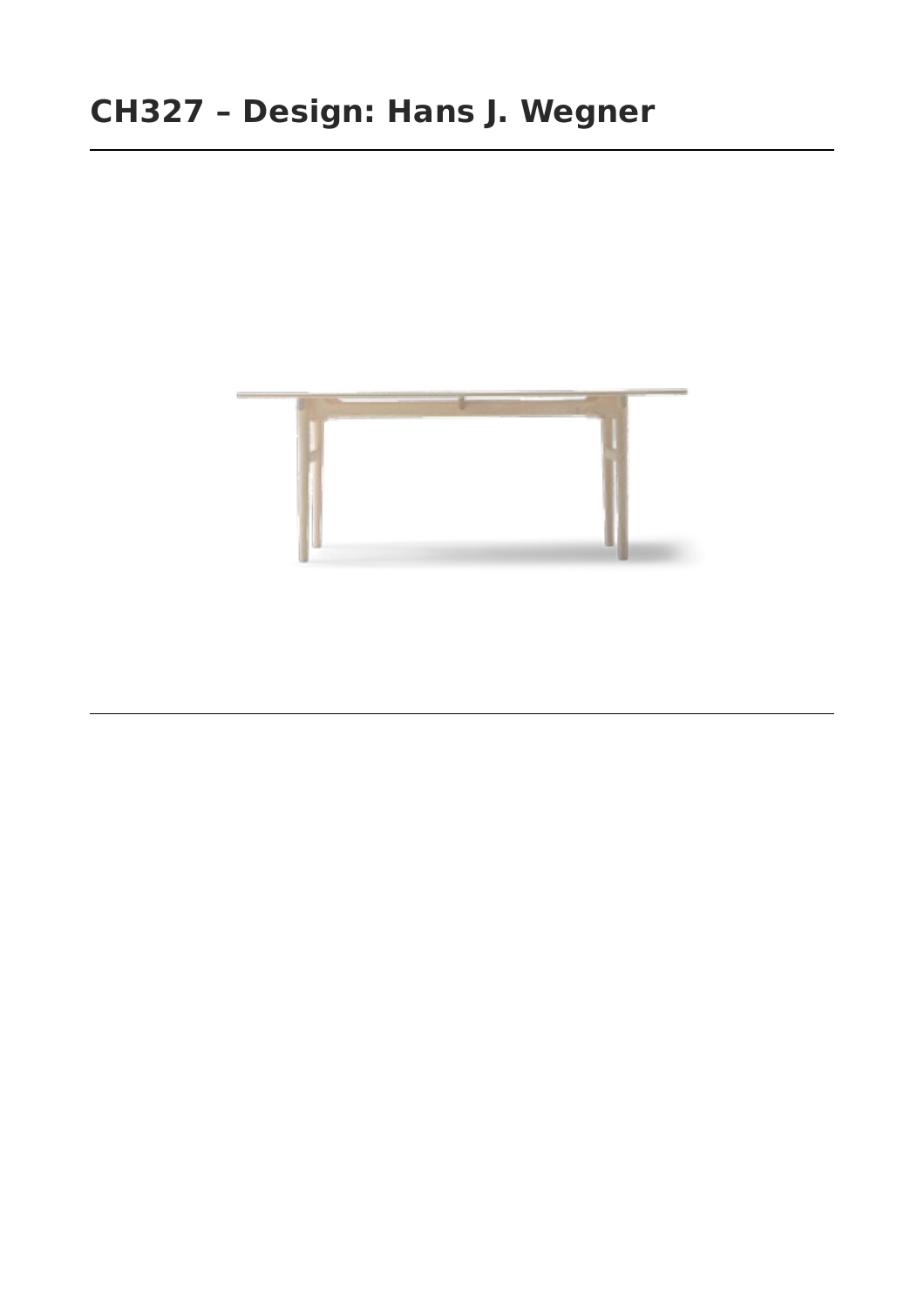## **DESCRIPTION**

- Hans J. Wegner wanted to design a dining table well suited for the CH24 dining chair. He designed this beautiful solid wood table, CH327 and even though it is intended for dining it also makes a handsome and functional desk or meeting table.
- The table achieves an elegant lightness due to the tapered edges of the table top, which nearly floats above the frame.
- The rounded legs finish the overall impression of effortless agility, as they taper elegantly from the frame to the floor.
- The table top is made from uninterrupted sections of solid wood running the entire length of the table. This solution compared to fullwidth table tops, results in a more harmonious surface, and is considerably more difficult to produce.
- The table is often purchased together with CH24, "The Wishbone Chair", but it also works beautifully with CH36/CH37 and CH46/47.
- The table accommodates up to two MDF extension leaves in black or grey, ordered separately.
- Made from solid hardwood.
- **Download assembly [instructions](https://www.carlhansen.com/media/463814/CH327.pdf)**

# **HISTORY**

• Designed by Hans J. Wegner in 1962.

# **THE DESIGNER**

As a driving force behind 'Danish Modern', Hans J. Wegner helped change the general public's viewof furniture in the 1950s and 1960s. His passion for designing chairs, more than 500 ofthem, is recognized worldwide and reflected in his title 'the Master ofthe Chair'. He is famous for integrating perfectly executed joints with exquisite shapes and combining them with a constant curiosity for materials and deep respect for wood and its natural characteristics. His designs furnish minimalism with organic and natural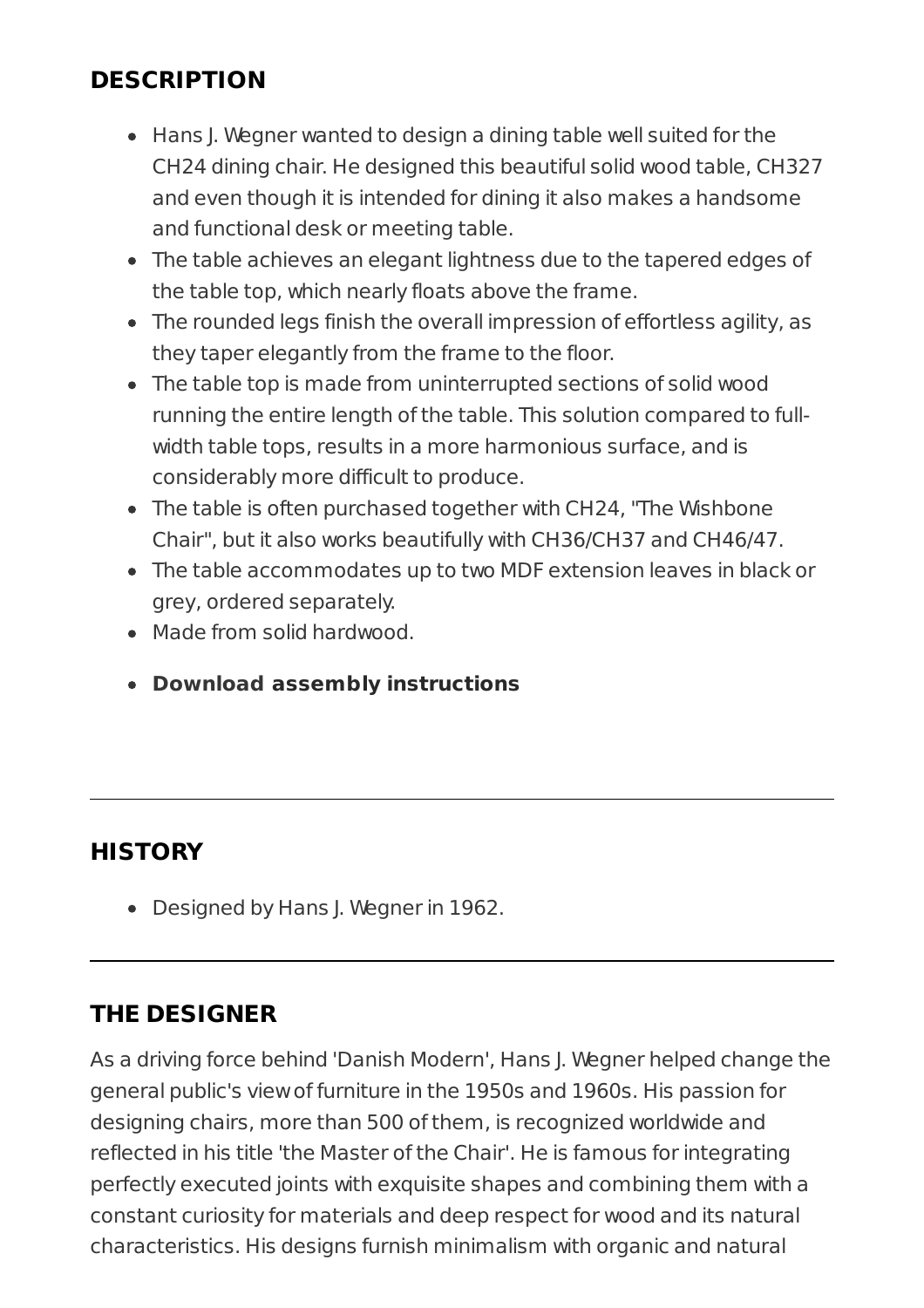softness.

Hans J. Wegner was born in 1914 in Tønder in Southern Denmark, the son of a shoemaker. At the age of 17, he completed his apprenticeship as a cabinetmaker in the workshop of H. F. Stahlberg where his first designs saw the light of day. At the age oftwenty he moved to Copenhagen, Denmark, to attend the School of Arts and Crafts, where he studied from 1936-1938 before embarking on a career as an architect.

In 1940, Wegner joined Arne Jacobsen and Erik Møller and began designing furniture for the newCity Hall in Aarhus, Denmark's second-largest city. This was also the year when Wegner began working with master cabinetmaker Johannes Hansen, who played a major role in introducing modern design to the Danish public.

Hans J. Wegner opened his own drawing office in 1943. In 1944, he designed the first China Chair in a series inspired by Chinese chairs from the Ming dynasty. One ofthese chairs, the Wishbone Chair, designed in 1949 and produced by Carl Hansen & Søn since 1950, went on to become Wegner's most successful design of all time.

Hans J. Wegner is considered one of the most creative and productive Danish furniture designers of all time. He has received several accolades given to designers, including the Lunning Prize in 1951 and The 8th International Design Award in 1997.

He became an honorary member ofthe Royal Danish Academy for the Fine Arts in 1995, and an honorary doctor ofthe Royal College of Art in 1997. Almost all ofthe world's major design museums, from The Museum of Modern Art in New York to Die Neue Sammlung in Munich, feature his furniture in their collections. Hans J. Wegner died in Denmark in January 2007 - at the age of 92.

Carl Hansen & Søn's alliance with Hans J. Wegner began in 1949 and resulted in the production of a wide range of Wegner designs spanning dining chairs, easy chairs, footrests, sofas and coffee tables, dining tables as well as highend office furniture and children's furniture. Wegner's iconic designs from Carl Hansen & Son include the Shell Chair, Wing Chair and Wishbone Chair.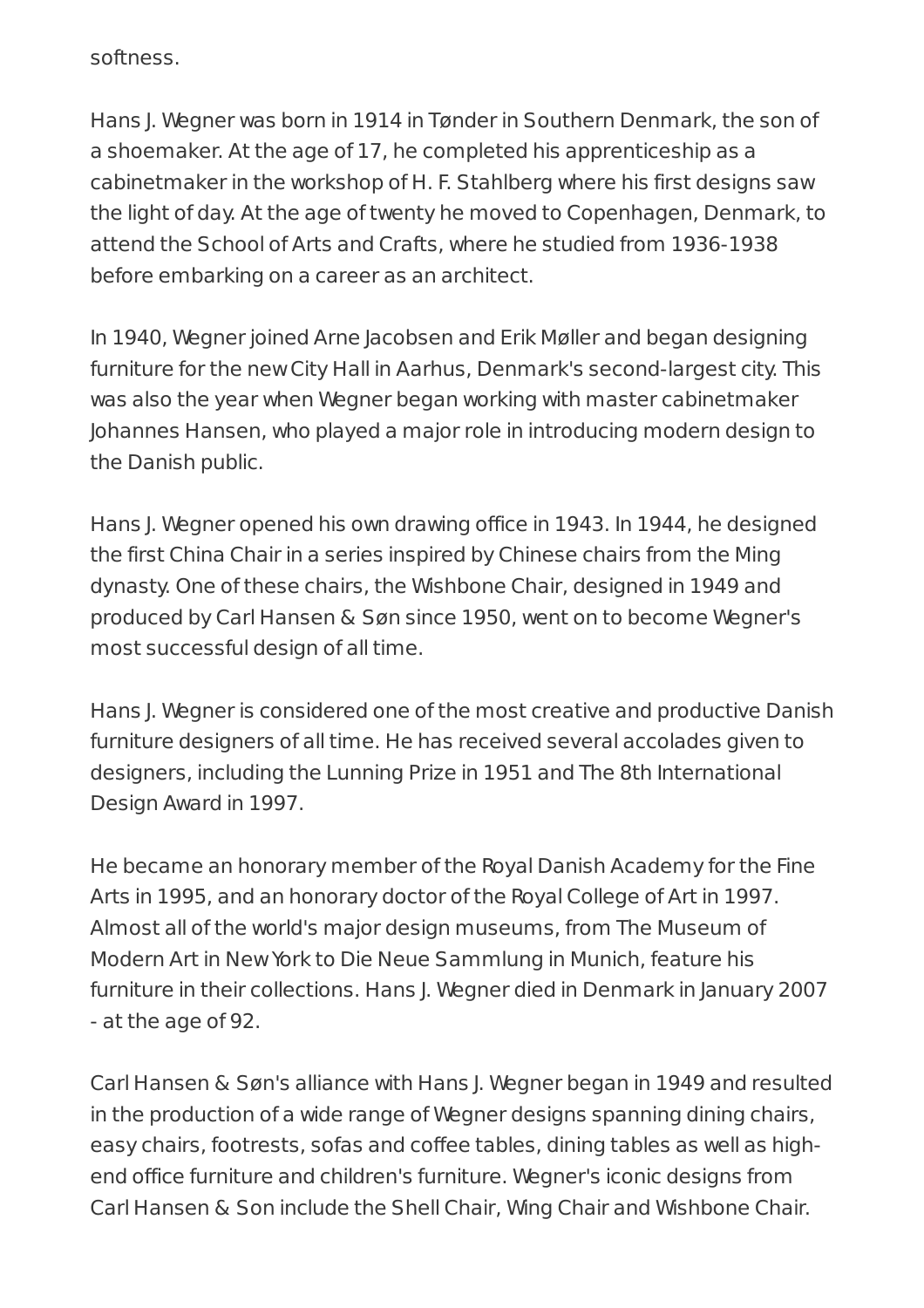Experience Wegner's iconic Wishbone Chair [\(https://www.carlhansen.com/products/chairs/ch24/\)](https://www.carlhansen.com/products/chairs/ch24/)

 $\overline{\phantom{a}}$ 

Watch the making of the Wishbone Chair [\(https://www.youtube.com/embed/53YaVJIYDSU?rel=0\)](https://www.youtube.com/embed/53YaVJIYDSU?rel=0)

## **VARIANTS CHOICES AND DIMENSIONS**

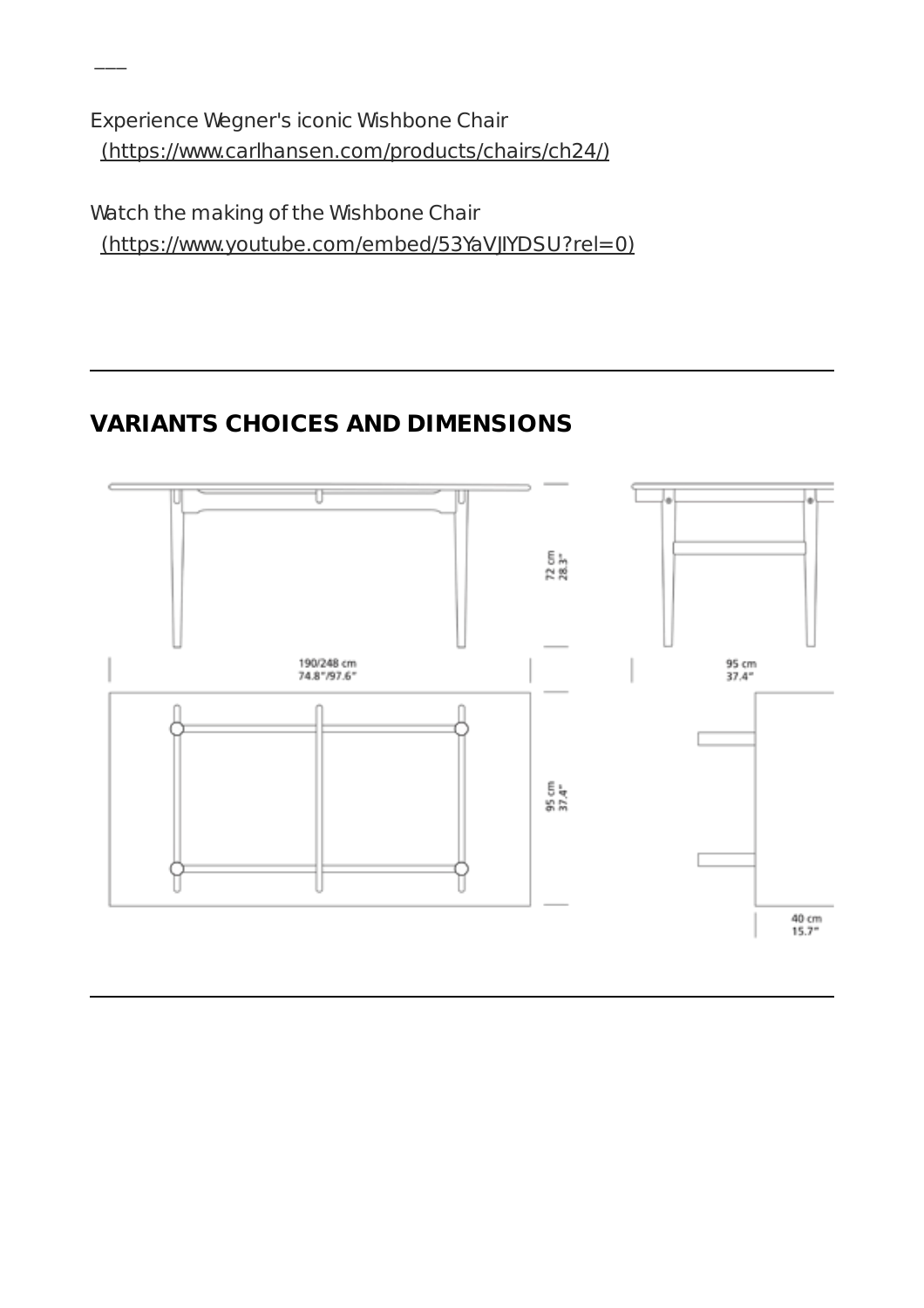## **MATERIAL MATRIX**



### **ENVIRONMENTAL INFORMATION**

Carl Hansen & Søn and sustainability

People's fascination of the combination of good design and wood, as well as other natural materials, is something that transcends time and fashion. At Carl Hansen & Søn, we believe that this fascination helps to explain the great interest in our furniture, and we take very seriously concerns about the sustainability of the natural resources upon which we depend for our products. That is why we strive every day to improve our production methods, logistics and sales efforts in respect of scarce natural resources.

We buy wood only from sustainably managed forests. All sourced wood meets EUTR2013 regulations, Danish Forest Legislation and current international certifications. Oak, beech and ash come primarily from Danish forests which are managed according to the principles described in Denmark's National Forest Programme; some of these wood types are also sourced from other similarly managed European forests, or, in the case of walnut and cherry, North American forests.

We use every possible bit of these fine hardwoods in our furniture production. Inevitably, however, there are some scraps, which are then used to produce other products or recycled in district heating plants.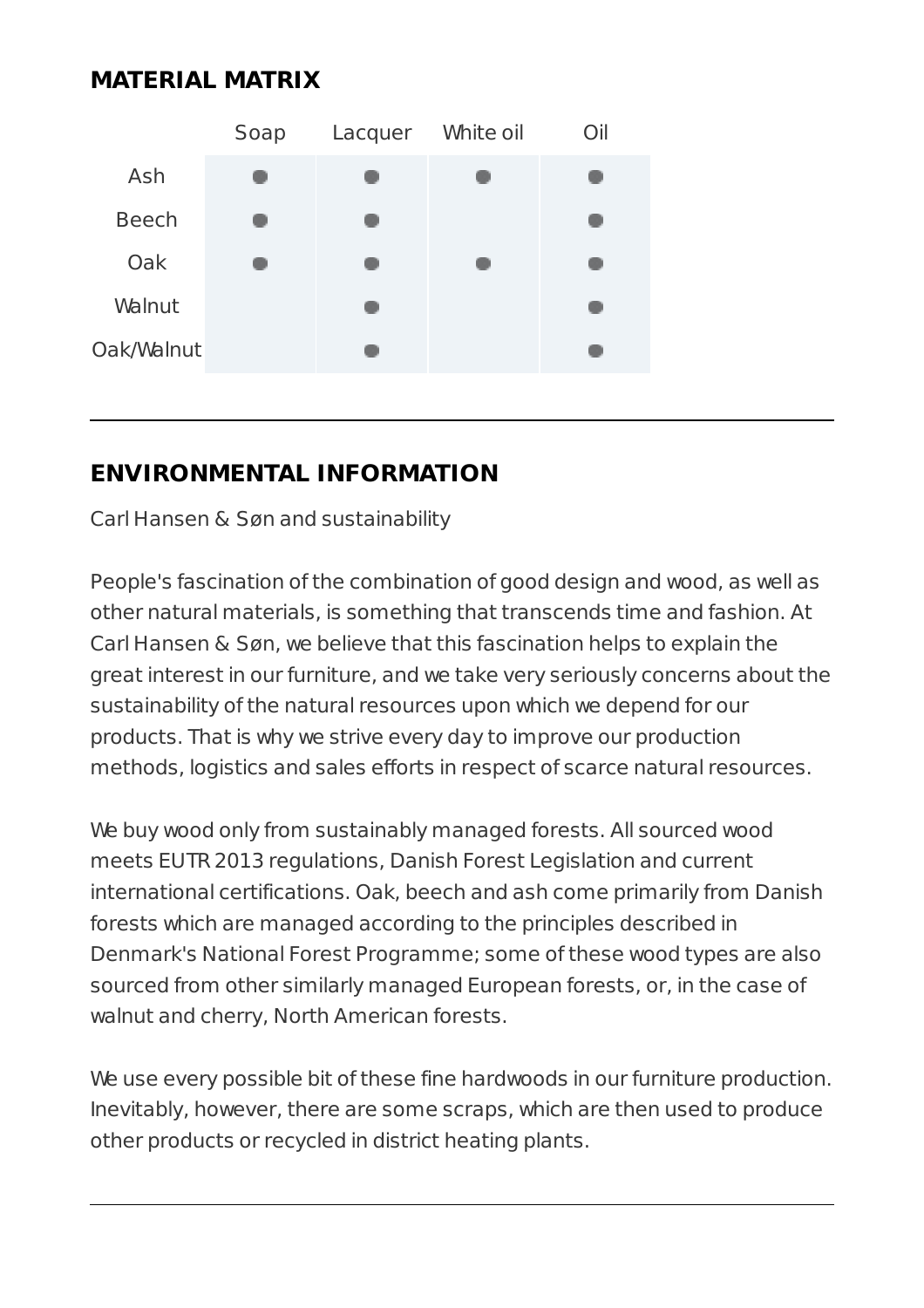## **TESTS AND CERTIFICATIONS**

All tests and certificates are available on request.

## **CONTACT INFORMATION**

**EUROPE**

**Carl Hansen & Søn A/S** Hylkedamvej 77-79 DK 5591 Gelsted Denmark

Tel: +45 66 12 14 04 [info@carlhansen.com](mailto:info@carlhansen.com)

**Customer enquiries** [customerservice@carlhansen.dk](mailto:customerservice@carlhansen.dk)

#### **Press**

For all press-related inquiries, please contact [press@carlhansen.com](mailto:press@carlhansen.com)

#### **Carl Hansen & Søn Flagship Store**

Bredgade 18, 21 & 23 1260 Copenhagen K Denmark

Opening Hours: Monday-Friday: 11.00 - 18.00 Saturday: 10.00 - 15.00

**NB:** Please note that Bredgade 18 is closed on Mondays. Saturday open by oppintment only.

Phone: +45 64 47 23 60

retail@carlhansen.dk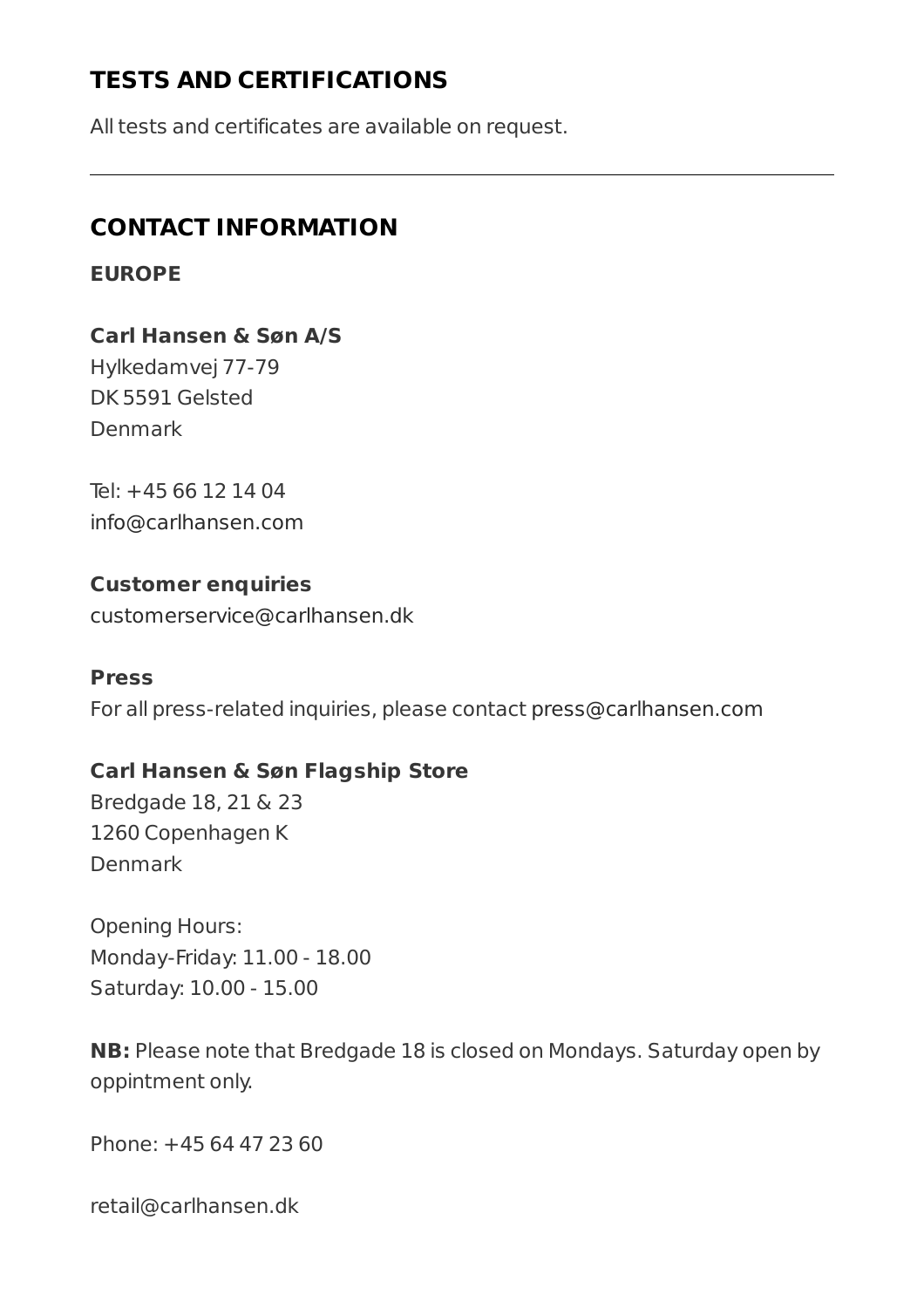#### **Carl Hansen & Søn Showroom Oslo**

Drammensveien 130 B9 0277 Oslo Norwa<sub>V</sub>

Contact info Norway [\(https://www.carlhansen.com/contact-info-norway/\)](https://www.carlhansen.com/contact-info-norway/)

#### **Carl Hansen & Søn Showroom London**

16A Bowling Green Lane London EC1R OBD United Kingdom

Tel: +44 (0) 20 7632 7587 Mail: ukinfo@carlhansen.com

### **Carl Hansen & Søn Italy SRL**

Showroom Milan Foro Buonaparte 18/A/ Via Arco 4 20121 Milan Tel: +39 02 89011837

Opening Hours: Monday: 15.00-19.00 Tuesday-Friday: 10.00 - 19.00 Saturday by appointment only. Sunday: closed

Area Manager Southern Europe Ottorino Castegnaro Tel: +39 340 4266636 Mail: oc@carlhansen.dk

### **AMERICA**

### **Carl Hansen & Søn Showroom New York**

251 Park Avenue South 13th Floor NewYork, NY 10010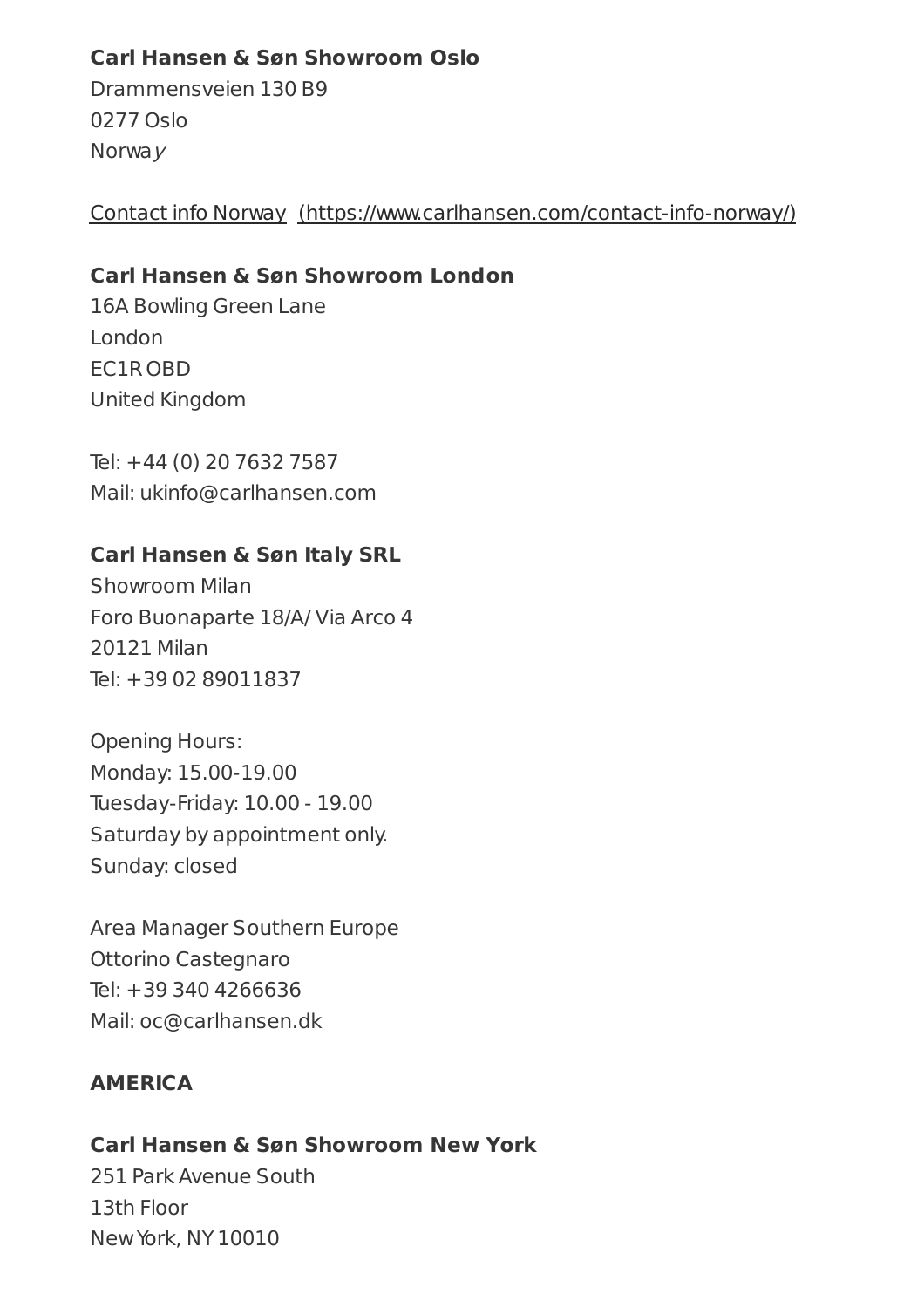Tel: +1 212 242 6736

Customer Service: Northamerica@carlhansen.com

Contract Sales: Contract contact information US [\(https://www.carlhansen.com/contract-contact-information-usa/\)](https://www.carlhansen.com/contract-contact-information-usa/)

Angela Patsiopoulos, Director of Retail Sales: ap@carlhansen.com

#### **ASIA / PACIFIC**

#### **Carl Hansen & Søn Japan K.K.**

7F Esla Harajuku Bldg., 3-25-14 Jingumae Shibuya-ku 150-0001 Tokyo, Japan

Tel: +81 3 5413 6771 Fax: +81 3 5413 6772 [info@carlhansen.jp](mailto:info@carlhansen.jp)

#### **Carl Hansen & Søn Flagship Store Japan**

Aoyama Artworks 1/2F 2-5-10 Jingumae Shibuya-ku, Tokyo, 150-0001 Japan +81 3 5413 5421

Opening hours Mon-Fri: 11 am- 8 pm Sat. Sun. and National Holidays: 12 a m - 7pm

#### **Carl Hansen & Søn Asia Pacific Limited**

16th Floor, 202 Centre 202-204 Des Voeux Road West Hong Kong